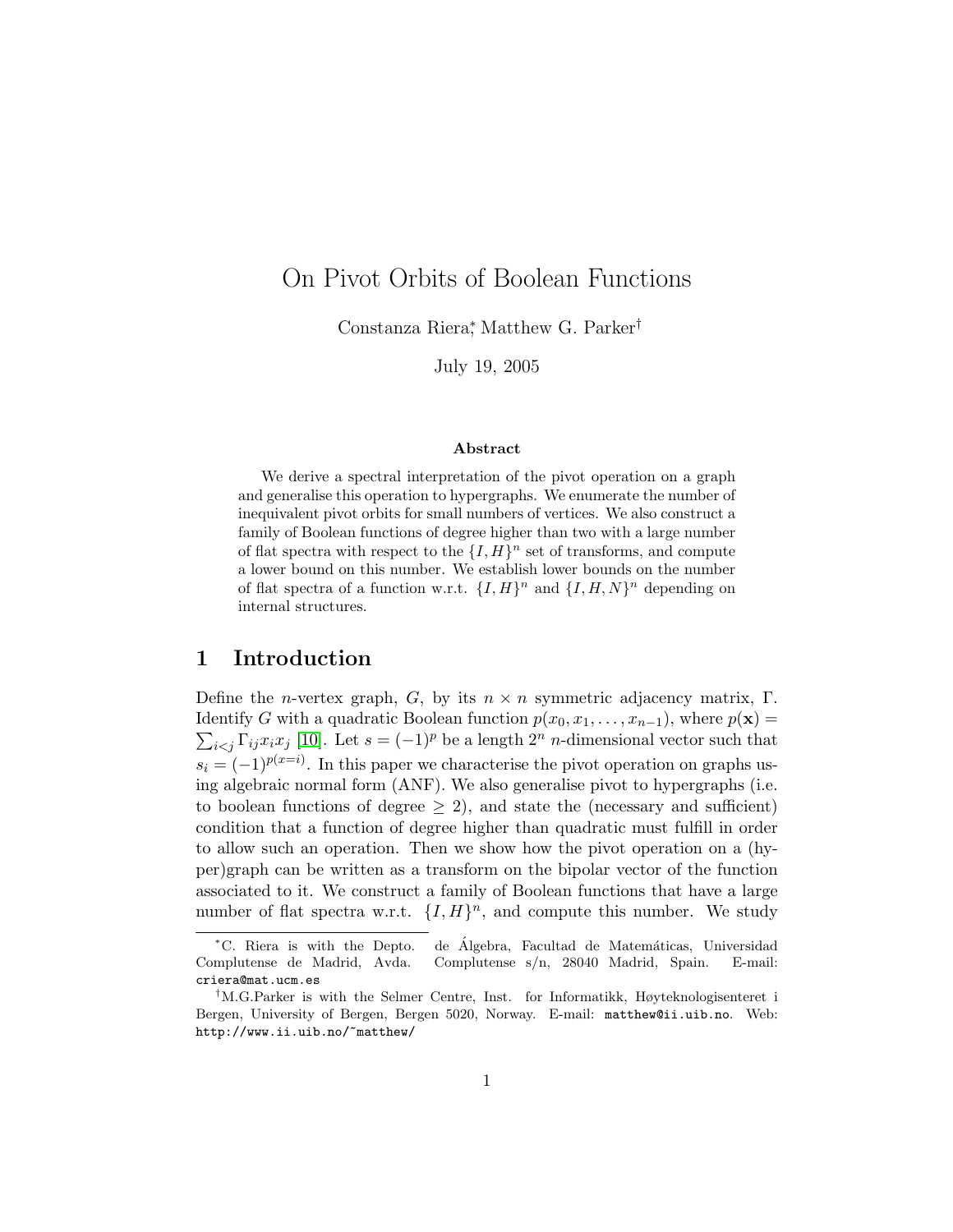the pivot orbit trajectory of structures that include a clique and develop lower bounds on the number of flat spectra of a graph w.r.t.  $\{I, H\}^n$  and  $\{I, H, N\}^n$ .

Let  $H = \frac{1}{\sqrt{2}}$  $\frac{1}{2}$  ( $\frac{1}{1}$   $\frac{1}{-1}$ ) be the Walsh-Hadamard kernel,  $N = \frac{1}{\sqrt{2}}$  $\frac{1}{2} \left( \begin{array}{cc} 1 & i \ 1 & -i \end{array} \right),$ where  $i^2 = -1$ , be the Negahadamard kernel, and I the  $2 \times 2$  identity matrix. The boolean function  $p$  is defined to have a *flat spectra* with respect to an arbtirary unitary matrix U iff  $s = U(-1)^p$  satisfies  $|s_i| = |s_j|, \forall i \neq j$ . Define  $\{I, H, N\}^n$  as the set of unitary transforms comprising all  $2^n \times 2^n$  transform matrices, U, of the form  $U = \bigotimes_{j \in \mathbf{R}_{\mathbf{I}}} I_j \bigotimes_{j \in \mathbf{R}_{\mathbf{H}}} H_j \bigotimes_{j \in \mathbf{R}_{\mathbf{N}}} N_j$ , where  $\mathbf{R}_{\mathbf{I}}, \mathbf{R}_{\mathbf{H}}$ and  $\mathbf{R}_{N}$  partition the set of vertices. In this paper we consider mainly the (sub)set  $\{I, H\}^n$  of the transforms  $U \in \{I, H, N\}^n$  where  $\mathbf{R}_{\mathbf{N}} = \emptyset$ .

### 2 Pivot

**Definition 1** [\[2,](#page-5-1) [6,](#page-5-2) [7\]](#page-5-3) The action of local complementation (LC) (or vertexneighbour-complement (VNC)) on a graph G at vertex v is defined as the graph transformation obtained by replacing the subgraph  $G[N(v)]$  (i.e., the induced subgraph of the neighbourhood of the  $v^{th}$  vertex of G) by its complement.

**Definition 2** [\[1\]](#page-4-0) The action of pivot on a graph,  $G$ , at two connected vertices, u and v, (i.e. where G contains the edge uv), is given by  $LC(v)LC(u)LC(v)$ . that is the action of  $LC$  at vertex v, then vertex u, then vertex v again.

**Lemma 1** Let p be a quadratic Boolean function. If we write  $p = x_i x_j +$  $x_i\mathcal{N}_i + x_j\mathcal{N}_j + R$ , where  $\mathcal{N}_i$ ,  $\mathcal{N}_j$ , and R are not functions of  $x_i$  or  $x_j$ . Then, after pivoting its associated graph on the edge ij, p becomes (equivalent<sup>[1](#page-1-0)</sup> to)

$$
p_{iji} = x_i x_j + x_i \mathcal{N}_j + x_j \mathcal{N}_i + \mathcal{N}_i \mathcal{N}_j + R = p + (x_i + x_j)(\mathcal{N}_i + \mathcal{N}_j) + \mathcal{N}_i \mathcal{N}_j.
$$

<span id="page-1-1"></span>**Definition 3** Let  $p = x_i x_j + q(x_0, \ldots, x_{n-1})$  be a function of any degree ( $\geq 2$ ) in the variables  $\{x_0, \ldots, x_{n-1}\}$  such that  $x_i x_j$  is not a multiplying term in q (that is, such that  $\frac{\partial^2}{\partial x^2}$  $\frac{\partial^2}{\partial x_i x_j} q = 1$ ). Then define the pivot operation in the associated hypergraph on the edge ij by its ANF as  $p_{iji} = x_i x_j + x_i \mathcal{N}_j + x_j \mathcal{N}_i + \mathcal{N}_i \mathcal{N}_j + R =$  $p + (x_i + x_j)(\mathcal{N}_i + \mathcal{N}_j) + \mathcal{N}_i\mathcal{N}_j$ , where  $p = x_i x_j + x_i \mathcal{N}_i + x_j \mathcal{N}_j + R$  as before.

**Remarks:** Note that now there is no restriction in the degree of  $\mathcal{N}_i, \mathcal{N}_j$ , and also that due to the condition on p (and equivalently to it)  $\mathcal{N}_i$  and  $\mathcal{N}_j$ are independent of both  $x_i$  and  $x_j$  and so the formula is well-defined, while if we don't have this condition the definition is ambiguous. When  $p$  is quadratic

<span id="page-1-0"></span><sup>&</sup>lt;sup>1</sup>By 'equivalent' we understand here that the graph associated to  $p_{ij}$  is the same as the graph obtained from the associated graph of  $p$  by pivoting on the edge  $ij$ .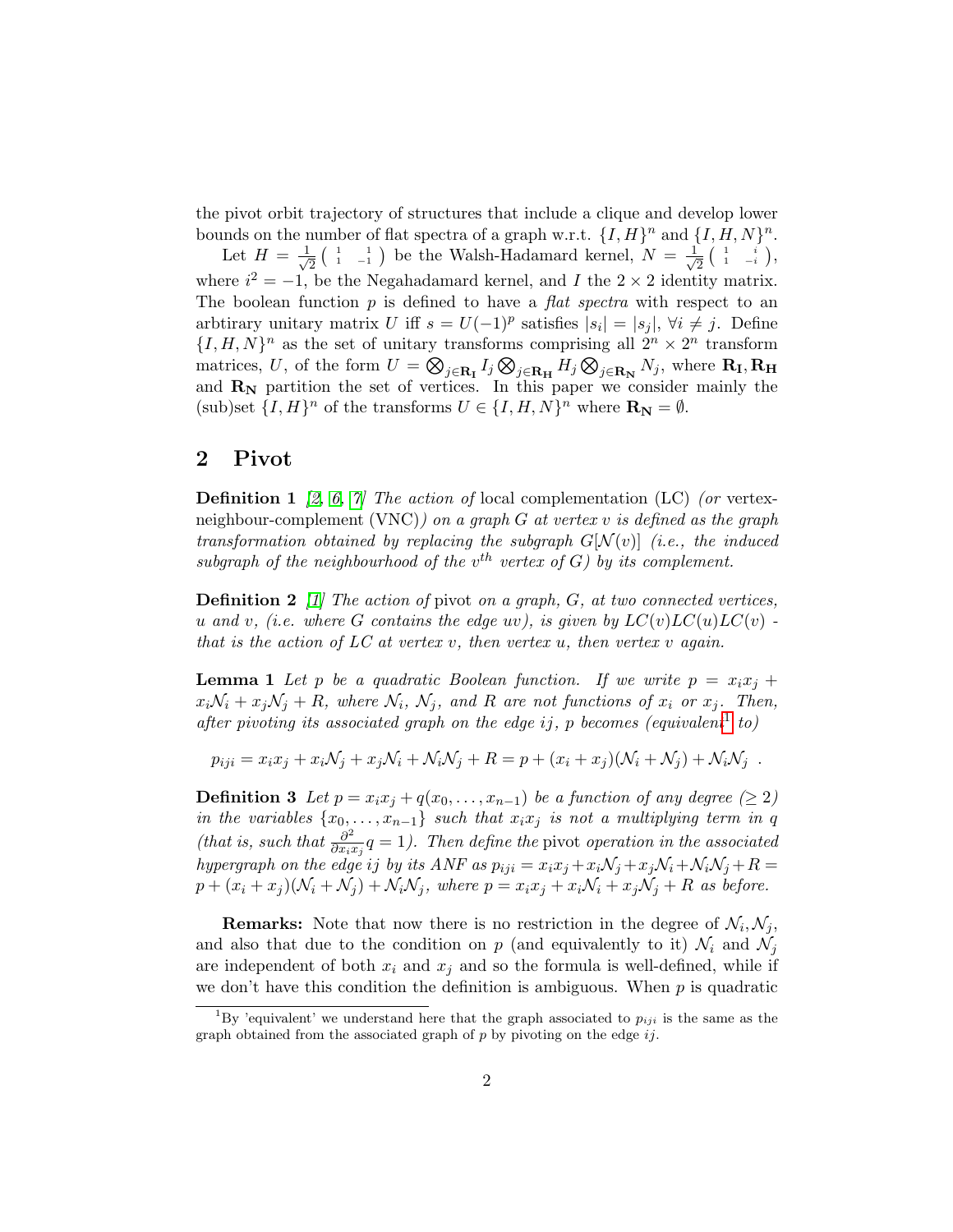and the vertices  $i$  and  $j$  are connected, the condition is always fulfilled and the definition is consistent.

<span id="page-2-0"></span>**Lemma 2** Let G be a bipartite (hyper)graph (i.e., associated to a function of the type  $X \cdot g(Y)$ , with  $g(Y)$  a Boolean function of any degree). Then, after pivoting on any edge of G, the resultant (hyper)graph is bipartite.

**Theorem 1** Let p be a function that fulfills the condition of definition [3.](#page-1-1) Then the pivot of its associated (hyper)graph lies in the orbit of  $\{I, H\}^n$ . Concretely, if we call  $p_{iji}$  the function result of pivoting on the edge ij of the (hyper)graph associated with p, then  $(-1)^{p_{iji}} = (\bigotimes$  $k\neq i,j$  $I_k \otimes H_i \otimes H_j) (-1)^p$ .

**Corollary 1** Let  $p$  be a Boolean function of any degree such that it satisfies the conditions of definition [3.](#page-1-1) Then p has a flat spectrum with respect to the transform  $U = \bigotimes_{k \neq i,j} I_k \otimes H_i \otimes H_j$ .

# 3 Enumeration of pivot orbits

We enumerate the number of orbits of connected graphs of  $n$  vertices, which are inequivalent with respect to pivot, both for the unlabelled and labelled case, as shown in Table [1.](#page-3-0) It follows from Definition 2 that each LC orbit is partitioned into a set of pivot orbits so that, given a list of all LC orbits over  $n$ vertices, we can generate and enumerate all pivot orbits over  $n$  vertices. For the unlabelled case we make use of the classification of self-dual quantum codes, which is isomorphic to the classification of LC graph orbits, as described in  $[4, 5]$  $[4, 5]$ and available at  $[3]$ . This classification used *nauty*  $[8]$  to deal efficiently with graph isomorphism. The subsequent enumeration of pivot orbits of unlabelled connected graphs is shown in Table [1](#page-3-0) up to  $n = 11$ . We have also classified and enumerated all pivot orbits for labelled connected graphs as shown in Table [1.](#page-3-0) A list of pivot orbit representatives for both labelled and unlabelled connected graphs is available at [http://www.ii.uib.no/˜matthew/pivotorbits/files.html.](http://www.ii.uib.no/~matthew/pivotorbits/files.html)

Each  $(k, n - k)$ -bipartite graph simultaneously represents systematic forms of the generator matrix for both a binary  $[n, k, d]$  linear code, C, and its dual  $[n, n-k, d]$  code,  $C^{\perp}$ . Moreover, indicator vectors for both C and  $C^{\perp}$  can be obtained from  $(-1)^p$  via transforms from the set of  $\{I, H\}^n$  transforms [\[9\]](#page-5-8). The action of pivot on a bipartite graph generates, in general, new bipartite graphs (Lemma [2\)](#page-2-0) which can be interpreted as alternative systematic generator matrices for C and  $C^{\perp}$ . It follows that C and  $C^{\perp}$  are invariant under pivot of the associated bipartite graph. It is therefore of interest to enumerate the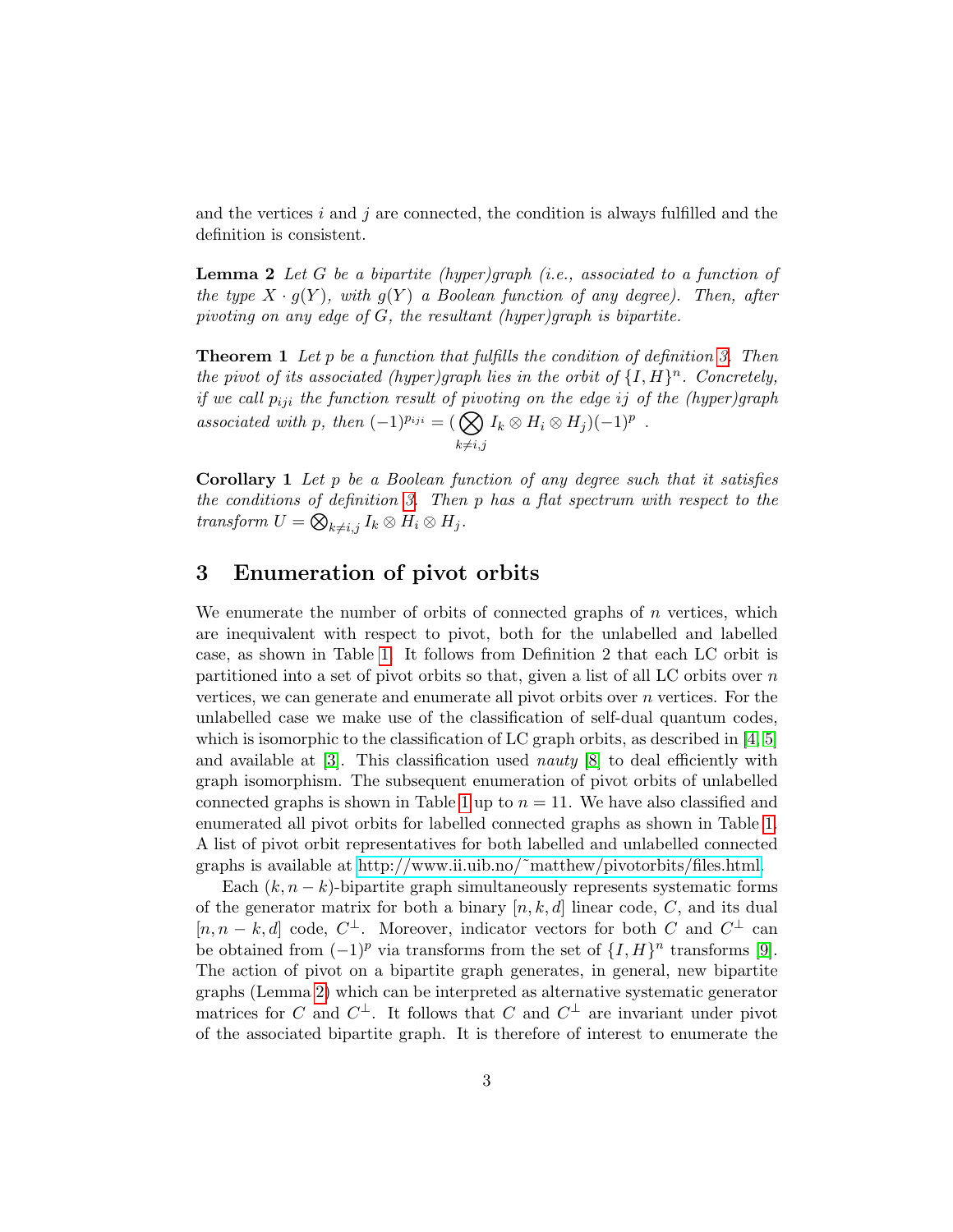number of pivot orbits of bipartite graphs. Table [1](#page-3-0) enumerates all pivot orbits of unlabelled and labelled connected bipartite graphs, and a list of bipartite pivot orbit representatives for unlabelled and labelled connected graphs is available at http://www.ii.uib.no/~matthew/bipivotorbits/files.html  $^2$  $^2$ .

| $\boldsymbol{n}$        | ົ | U        | 4           | 5       |      |                      |     |      |        |         | 1 ດ | 13         |
|-------------------------|---|----------|-------------|---------|------|----------------------|-----|------|--------|---------|-----|------------|
| $\imath_n$              |   | $\Omega$ |             | 10      | 35   | 134                  | 777 | 6702 | 104825 | 3370317 |     |            |
| $\bullet$<br>$\jmath_n$ |   |          |             | 19      | 2303 | $\left 80923\right $ |     |      |        |         |     |            |
| $k_n$                   |   |          | $\Omega$    | റ<br>IJ |      | 15                   | 43  | 110  | 370    | 1260    |     | 5366 25684 |
| $\iota_n$               |   |          | $\mathbf 4$ | 26      | 251  | 3412                 |     |      |        |         |     |            |

<span id="page-3-0"></span>Table 1: Number of pivot-inequivalent labelled/unlabelled connected graphs,  $i_n$ : unlabelled,  $j_n$ : labelled,  $k_n$ : unlabelled-bipartite,  $l_n$ : labelled-bipartite

## 4 Construction and bounds

We now design a family of Boolean functions in  $n$  variables of degree less or equal to max $\{t, 2\}$ , where  $0 \le t \le n - 1$ , and that have a large number of flat spectra w.r.t.  $\{I, H\}^n$ .

• 
$$
f^{n,t} = \sum_{i=0}^{t-1} \sum_{j=t}^{n-1} x_i x_j + \sum_{i=t}^{n-2} \sum_{j=i+1}^{n-1} x_i x_j + a(x_0, x_1, \dots, x_{n-1}),
$$
 where  $deg(a) \leq 1$ .

• Family  $\mathcal{F}^{n,t}$ :  $\mathcal{F}^{n,t} = \{f^{n,t} + h(x_0, x_1, \dots, x_{t-1})\}$ , where h is an arbitrary boolean function in  $t$  variables.

**Conjecture 1** Let  $f \in \mathcal{F}^{n,t}$ . Then the pivot orbit of f occurs within  $\bigcup^{n-1}$  f<sup>n,k</sup>.  $_{k=0}$ 

**Theorem 2** Let  $f \in \mathcal{F}^{n,t}$ . Then the number of flat spectra of f w.r.t.  $\{I, H\}^n$ is at least  $(t + 1)2^{n-t-1}$ , where the bound is tight if f has degree t.

**Remark:** If f has degree t then all the  $(t+1)2^{n-t-1}$  flat spectra correspond to restrictions of  $f$  down to residual quadratic functions.

**Lemma 3** Let  $f \in \mathcal{F}^{n,t}$ . Then the number of flat spectra of f w.r.t.  $\{I, H, N\}^n$ is at least  $(n + 1)(t + 1)2^{n-t-1}$ .

<span id="page-3-1"></span><sup>&</sup>lt;sup>2</sup>Let  $d_n$  be the number of binary linear codes isomorphic to their dual. Let  $c_n$  be the number of inequivalent binary linear codes. Then it appears that  $c_n = 2k_n - d_n$ , although it remains to prove this rigorously.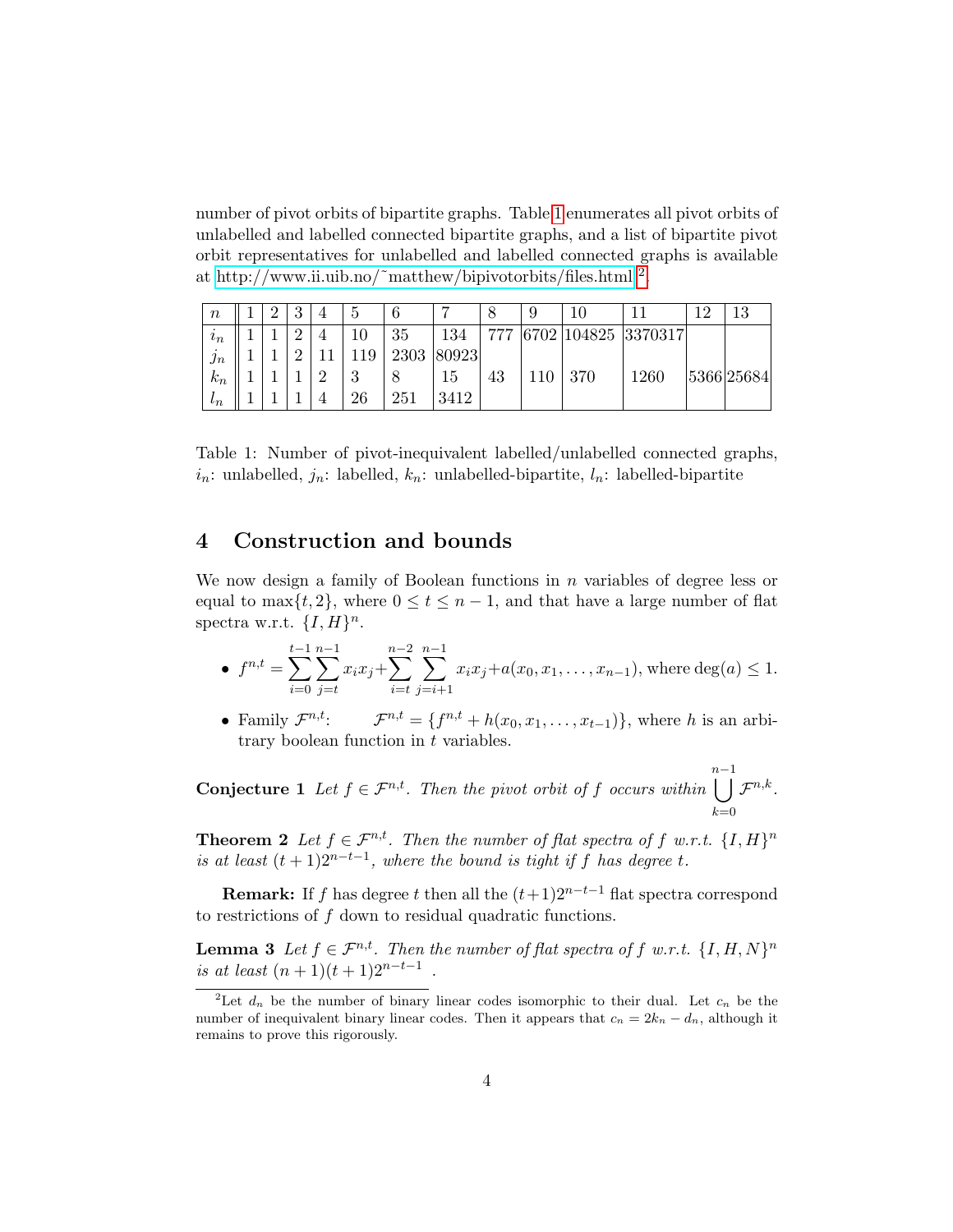# 5 Number of flat spectra w.r.t.  $\{I, H\}^n$

The *clique* in *n* variables (or *complete graph*) is defined as  $\sum_{0 \le i < j \le n-1} x_i x_j$ .

**Lemma 4** [\[11\]](#page-5-9) The clique has  $2^{n-1}$  flat spectra w.r.t.  $\{I, H\}^n$ , and thus maximises the number of flat spectra w.r.t.  $\{I, H\}^n$ .

We study here the behaviour of a graph that contains a clique. We consider 3 cases, depending on the positions of the vertices A and B, where we pivot on the edge  $AB$ . Let  $C_r$  be the clique in r variables contained in the graph. We denote by  $\mathcal{N}_A$  and  $\mathcal{N}_B$  the neighbourhoods of A and B respectively, and by  $\mathcal{N}_{AB}$  the intersection of the neighbourhoods.

- $A, B \in C_r$ : The clique remains invariant.
- $A \in C_r$ ,  $B \notin C_r$ : Let m be the number of variables of  $C_r$  that are in  $\mathcal{N}_{AB}$ . Then  $C_r$  splits and we get the cliques  $C_{r-m}$ ,  $C_{m+2}$ , connected just by B. Moreover  $A \notin C_{r-m}$ ,  $B \in C_{r-m}$  and  $A, B \in C_{m+2}$ .
- $A, B \notin C_r$ : In this case,  $C_r$  remains invariant, independently of whether A or B are connected to it or not.

We give lower bounds on the number of flat spectra w.r.t.  $\{I, H\}^n$  and  $\{I, H, N\}^n$  depending on internal structures:

**Lemma 5** Consider a graph G and two unconnected subgraphs  $G_1$  and  $G_2$ . The number of flat spectra of G w.r.t.  $\{I, H\}^n$ ,  $K_{IH}$ , has as lower bound:  $K_{IH}(G) \geq K_{IH}(G_1) \cdot K_{IH}(G_2)$ 

**Corollary 1** If we decompose the graph in unconnected subgraphs  $G_1, \ldots, G_t$ , then  $K_{IH}(G) \geq \prod_{i=1}^{t} K_{IH}(G_i)$ . For instance, if we decompose the graph in unconnected cliques  $C_{r_1}, \ldots, C_{r_t}$ , then  $K_{IH}(G) \geq \prod_{i=1}^t 2^{n_i-1}$ .

**Lemma 6** This is also true for the number of flat spectra w.r.t.  $\{I, H, N\}^n$ : If we decompose the graph in unconnected subgraphs  $G_1, \ldots, G_t$ , then we have that  $K_{IHN}(G) \ge \prod_{i=1}^t K_{IHN}(G_i)$ .

### References

<span id="page-4-0"></span>[1] R. Arratia, B. Bollobas, and G. B. Sorkin, "The Interlace Polynomial: a new graph polynomial", Proc. 11th Annual ACM-SIAM Symp. on Discrete Math., pp. 237–245, 2000.